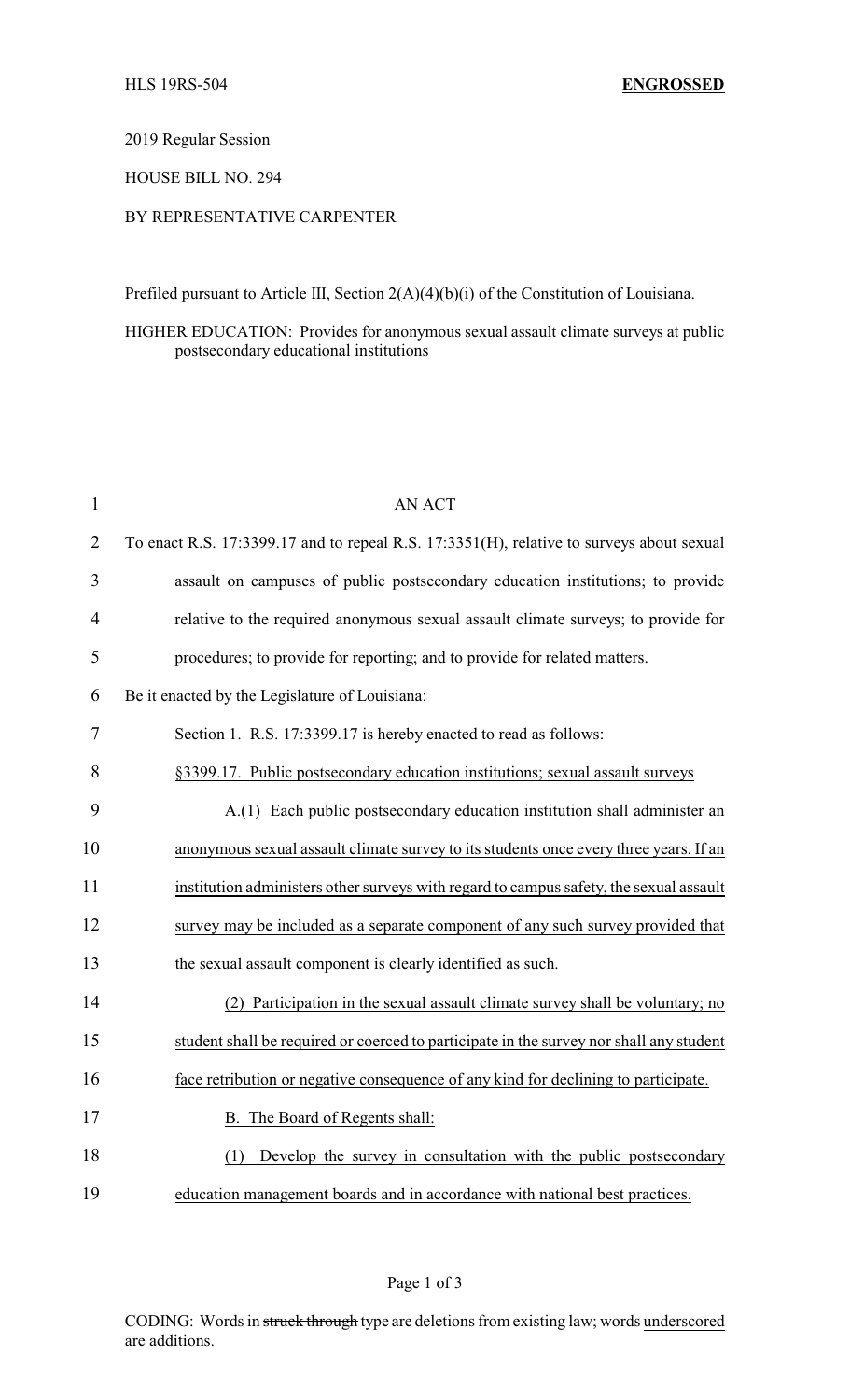| $\mathbf{1}$   | (2) Work with the management boards in researching and selecting the best                     |
|----------------|-----------------------------------------------------------------------------------------------|
| $\overline{2}$ | method of developing and administering the survey.                                            |
| 3              | (3) Submit a written report on survey results to the House Committee on                       |
| 4              | Education, Senate Committee on Education, and the governor not later than                     |
| 5              | September first following administration of the survey. The report shall summarize            |
| 6              | results from each public postsecondary education institution and the state as a whole.        |
| 7              | (4) Publish the survey results on the board's website and in any other location               |
| 8              | or venue the board deems necessary or appropriate.                                            |
| 9              | C. Each public postsecondary institution shall:                                               |
| 10             | (1) Administer a survey during the 2022-2023 academic year and every third                    |
| 11             | year thereafter.                                                                              |
| 12             | Report survey results to the Board of Regents.                                                |
| 13             | Section 2. R.S. 17:3351(H) is hereby repealed in its entirety.                                |
| 14             | Section 3. This Act shall become effective upon signature by the governor or, if not          |
| 15             | signed by the governor, upon expiration of the time for bills to become law without signature |
| 16             | by the governor, as provided by Article III, Section 18 of the Constitution of Louisiana. If  |
| 17             | vetoed by the governor and subsequently approved by the legislature, this Act shall become    |
| 18             | effective on the day following such approval.                                                 |

# DIGEST

The digest printed below was prepared by House Legislative Services. It constitutes no part of the legislative instrument. The keyword, one-liner, abstract, and digest do not constitute part of the law or proof or indicia of legislative intent. [R.S. 1:13(B) and 24:177(E)]

| HB 294 Engrossed<br>2019 Regular Session | Carpenter |
|------------------------------------------|-----------|
|------------------------------------------|-----------|

**Abstract:** Provides relative to sexual assault climate surveys on college campuses.

Present law requires that, when funding is made available, each public postsecondary education institution shall administer an annual, anonymous sexual assault climate survey to its students. Proposed law retains present law except removes the stipulation that administration of the survey is subject to funding and changes frequency of administration of the survey from annual to triennial. Proposed law allows for inclusion of sexual assault climate survey as separate and clearly identified component of broader campus safety surveys.

Present law requires the Bd. of Regents, in consultation with the public postsecondary education management boards, to establish procedures for the administration of the survey. Authorizes use of the Center on Violence Against Women and Children at the Rutgers